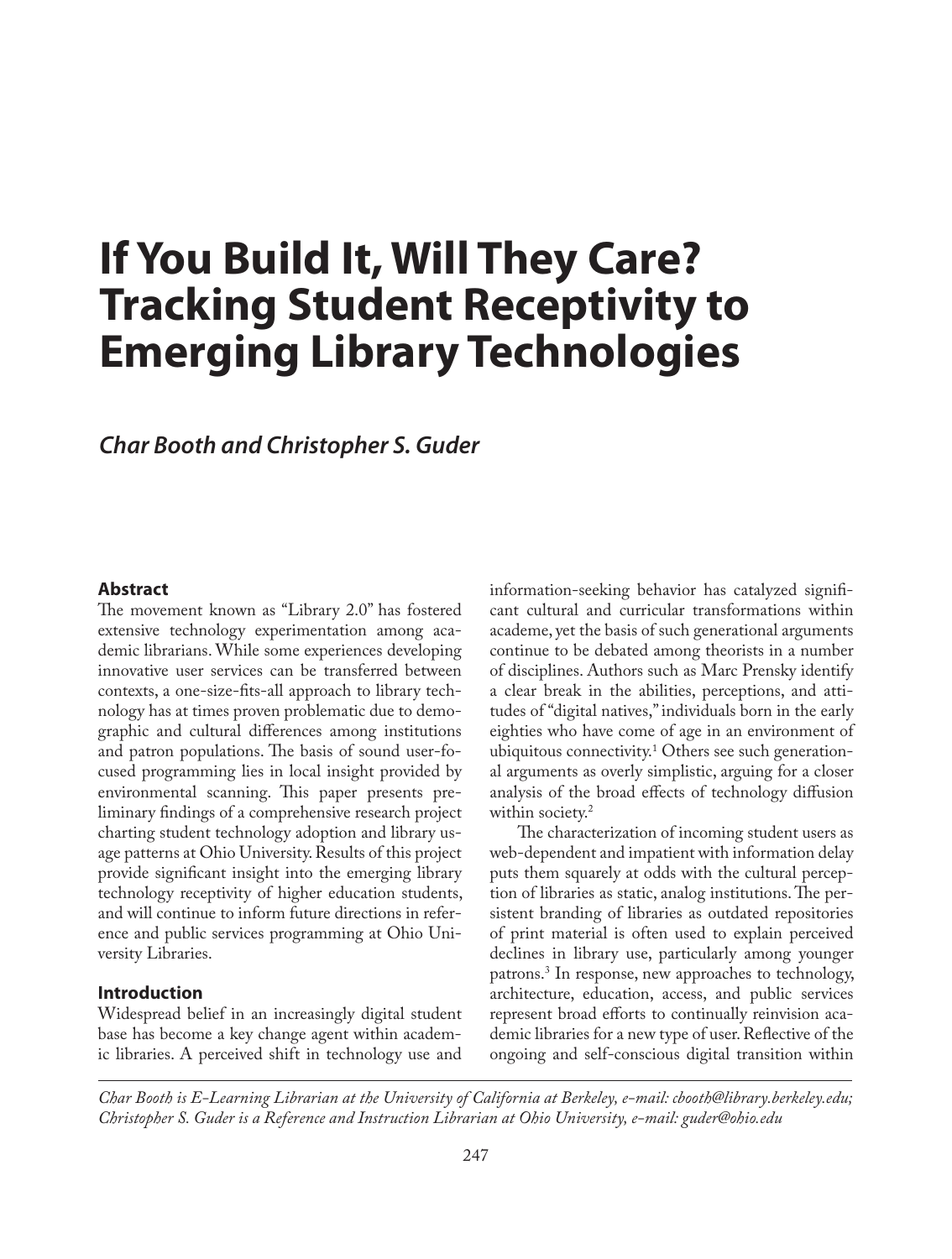higher education, libraries and academe in general are pressed to integrate innovations in pedagogy to better accommodate incoming students.4

The recent explosion of adaptable communication tools, Web 2.0 applications, and open source software has provided librarians with an increasingly accessible technological landscape. Widespread adoption of user-generated applications has fostered extensive experimentation in user services programming across all sectors of librarianship, and as a result myriad services have been created or recast under the aegis of "Library 2.0." While there are countless examples of successful emerging technology services, some have been met with mixed results or have encountered unanticipated problems.5 Many librarians are currently in the process of evaluating or troubleshooting their first forays into 2.0 programming, sometimes finding that the dynamic tools once perceived to hold great promise now languish quietly within library websites and social networking utilities. Consequently, some have begun to question what has been characterized as a "twopointopian" approach to emerging library technology.6

Although it encourages a user-focused approach to service development, in practice Library 2.0 has often been guided or inspired solely by the experience of peer institutions and/or national survey data showing the increasingly technological inclination of higher education students. This reliance on external information as a service impetus has perpetuated two assumptions that have at times led to the development of underused social and mobile library programs that do not "fit" the context and character for which they were intended. The first is symptomatic of what Michael Stephens describes as "technolust," characterized in part by a belief that inherent library/information potential lies within every new social networking application and mobile communication technology.7 The second dictates that blanket generational and demographic traits correspond predictably with specific library, information, and technology use and access methods. These assumptions underestimate a critical element of successful technology development, namely, that the local climate of library, information, and technology use at a given institution is paramount in determining the need for and potential success of a given service.

The local context of any campus can be radically different from national norms, and must be investigated in order to determine the actual need for emerging technology library services. Unless contextual insight is

gained, Library 2.0 risks the arbitrary introduction of technology to potentially uninterested or nonexistent user communities, also known as the "creepy treehouse" effect.8 The process of environmental scanning can supplement benchmarking and national research in order to provide the insight necessary to prioritize and evaluate potential emerging technology service options that are needed and desired by a local user community. This paper presents selected findings and implications of a large-scale student research project undertaken to inform emerging technology development at the Ohio University Libraries. This project, which deployed webbased questionnaire methodology to investigate Ohio University students, revealed needs and characteristics that both confirmed and challenged typical assumptions of library and technology use.

## **Informing Library Technology at Ohio University**

Like countless other institutions, the Ohio University Libraries have adapted social and mobile technologies such as IM/Meebo reference, subject blogs and wikis, an interactive online FAQ database, podcast series and tours, a video reference kiosk, and web calling reference services to create innovative user services. Discouraging results from several of our more experimental pilot programs led us to consider whether our approach to public service innovation privileged technology itself before user needs. This in turn motivated the Reference and Instruction Department's Technology Team to reflect on how to better incorporate user evaluation into the programming development process. Hoping that local insight might mitigate the ambiguity created by pursuing emerging technologies on the basis of conjecture, we developed a student-focused environmental scanning project in order to gain a better understanding of how students interacted with libraries and technology and to identify those library technologies they would find useful in a local context.

What had been a largely informal process of creating and refining tech-based services thus gave way to a comprehensive technology and library use research project intended to reveal actual student technology needs and desires. By compiling data on student perceptions of library services and attitudes towards information and communication tools, we hoped to test our generational and demographic assumptions prior to developing the next phase of tech-based services. In our large-scale examination of student library and technol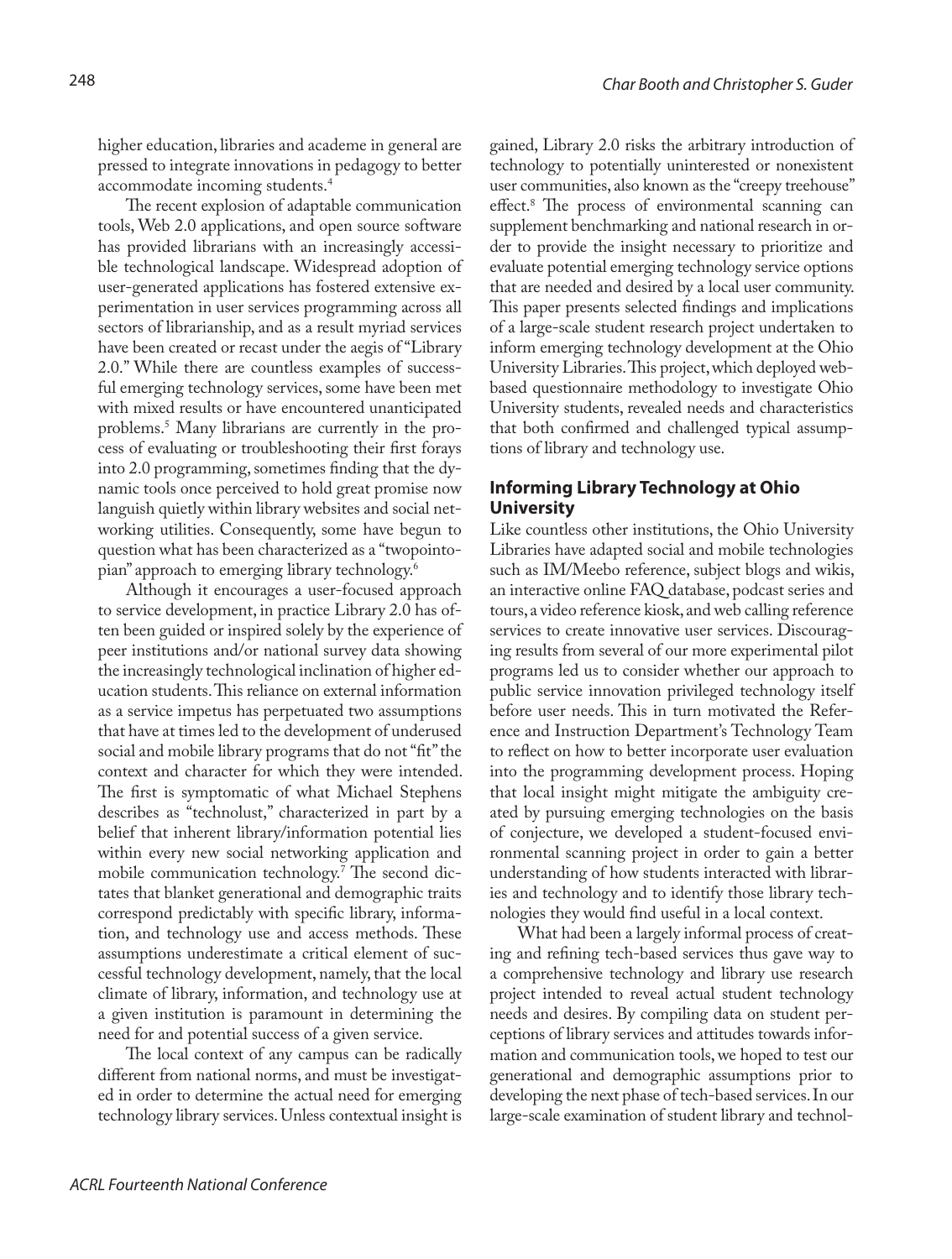ogy use, a series of two web-based survey instruments were administered to Ohio University students during Winter and Spring Quarters of 2008. More than 3,600 respondents or close to 20% of the student body completed the first questionnaire, while roughly half that completed the second survey. Findings present a detailed and often surprising window into the technology adoption patterns and library perceptions of students at a large North American research university at a time of considerable sociotechnical change.

#### **Setting and Methodology**

Ohio University and its library system are generally representative of medium to large doctoral research institutions in the United States. An ARL member institution, Ohio University consists of seven campuses with a main branch located in Athens, Ohio. The Athens campus has approximately 21,000 students and 1,200 faculty members.9 Eighty-eight percent of students are undergraduates, 12% are graduate and medical students, and enrollment by gender is roughly equivalent (51% female to 49% male). The Ohio University Libraries employ roughly 100 FTE, hold a collection of close to 3 million volumes, and were among the founding members of the OhioLINK consortium. Participation in the survey was limited to students enrolled at the Athens campus. Data collection consisted of two web-based questionnaires created using the Libraries' online survey management application, phpESP 1.8.2.

Administered from January 9, 2008, to February 15, 2008, Library Technology Survey 1 consisted of 55 primarily closed-form multiple-choice items covering a broad range of technology and library-related

topics such as mobile browsing, virtual collaboration, gaming, browser customization, library integration into campus learning management systems, web calling, and SMS/text messaging. Library Technology Survey 2 was administered from May 15 to June 15, 2008, and consisted of 22 open response and multiple-choice items that covered primarily library service, information, and facility use.

The information, communication, academic, and library technologies surveyed in this project were not intended to be exhaustive. Specific topics were selected for their relative popularity and/or ability to represent classes of similar products (e.g., Meebo for web-based IM) as well as their development potential at the Ohio University Libraries. A number of items were included in both questionnaires as a content validity measure and to enable accurate demographic reporting of sample populations. Because the project was primarily intended to contribute to the development of library services and the identities of participants were kept private, Institutional Review Board (IRB) approval was deemed unnecessary by the Ohio University Office of Research Compliance. In order to ensure their accuracy and reliability within a user needs assessment context, questionnaires were reviewed by Reference and Instruction Department librarians, a College of Education faculty member, and student library employees prior to their release. Minor stylistic and content changes were made based on feedback from each group.

A campus-wide e-mail, a posting in the Library News blog, and a long-term link on the Ohio University Libraries home page promoted the surveys.

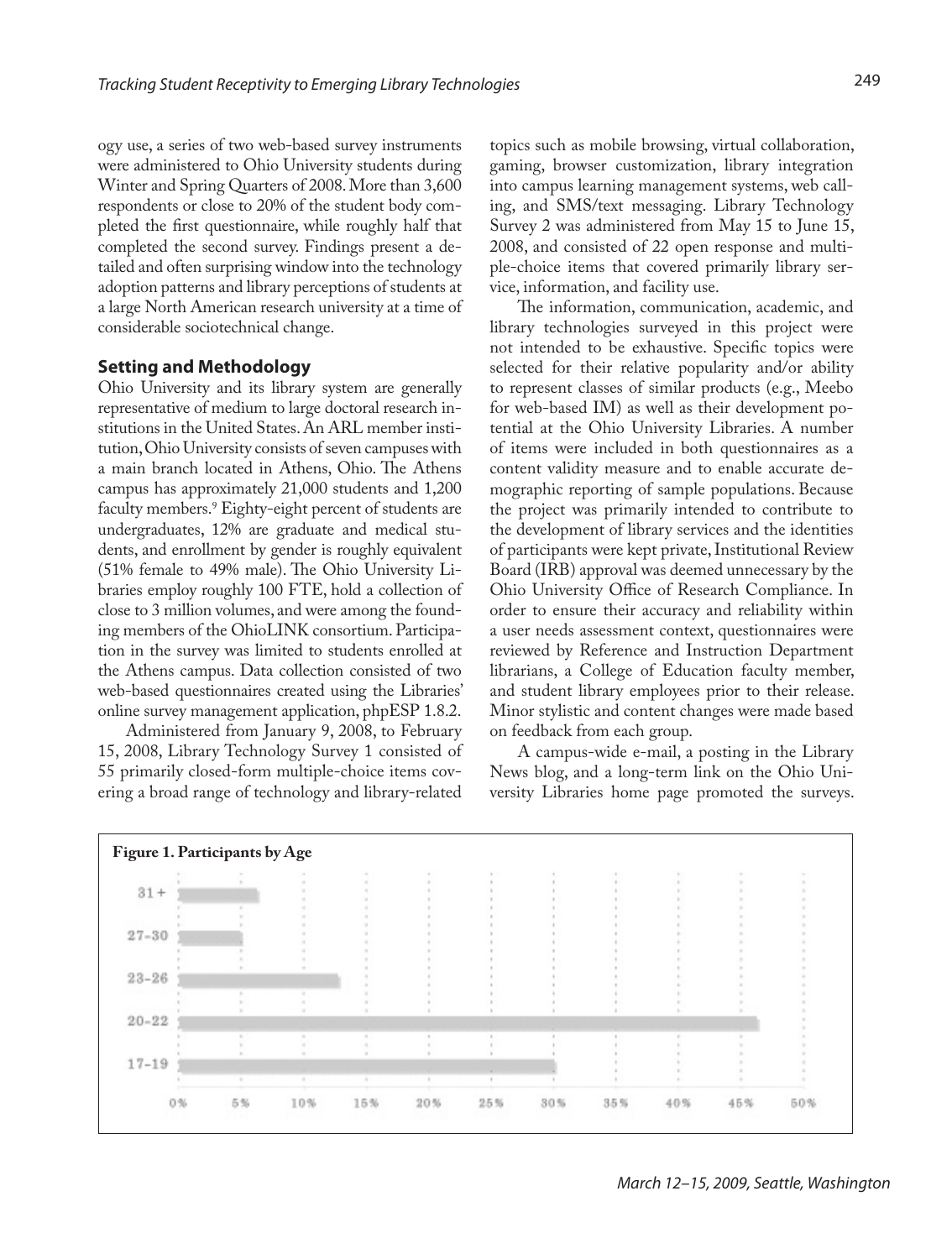

Ninety-three percent of respondents learned about the instrument by e-mail, 5% from the library website, and 2% via word of mouth. Students were offered financial incentives to participate in each survey three randomly selected students received \$100 at the conclusion of Survey 1, and one received \$100 at the conclusion of Survey 2. While Survey 1 experienced twice the return rate of Survey 2, overall response to each survey far exceeded expectations. A total of 3,648 respondents or roughly 18% of the student population completed the first online questionnaire, while 1,651 or roughly 8% completed the second. It should be noted that respondents in the second sur-

vey were slightly older on average and reported marginally higher library use rates that those in the first, likely due to the mid-quarter release of the second survey relative to the early-quarter release of the first.

## **Demographics**

Seventy-six percent of survey respondents were 22 years old or younger, 12% were between 23 and 27, 5% were aged 27 through 30, and the remaining 6% represented the 31 and older student demographic (Figure 1). Using Presnky's generational demarcations, the combined Life/Health Sciences, the Social Sciences, Business, and Education (Figure 2).

## **Selected Findings**

The following data represents a limited selection of findings generated by the environmental scanning project in question. Data included provides broad insight into the library and technology cultures of Ohio University students, and is meant to be representative of the types of practical analysis that can emerge from local user research. A more comprehensive treatment of survey findings will be published under separate cover.



tion, 88% (N=4,728) of the sample population can be considered "digital natives" (born during or after 1981) while the remaining 12% (N=571) can be considered "digital immigrants" (born before 1981).

Approximately eighty-one percent of participants were undergraduate students, 16% were graduate or medical students, and 3% were "non-traditional" or non-degree seeking students. Considerably more female respondents participated than male, 61% v. 39%. Respondents reflect a representative cross-section of academic disciplines, with heaviest participation from Communica-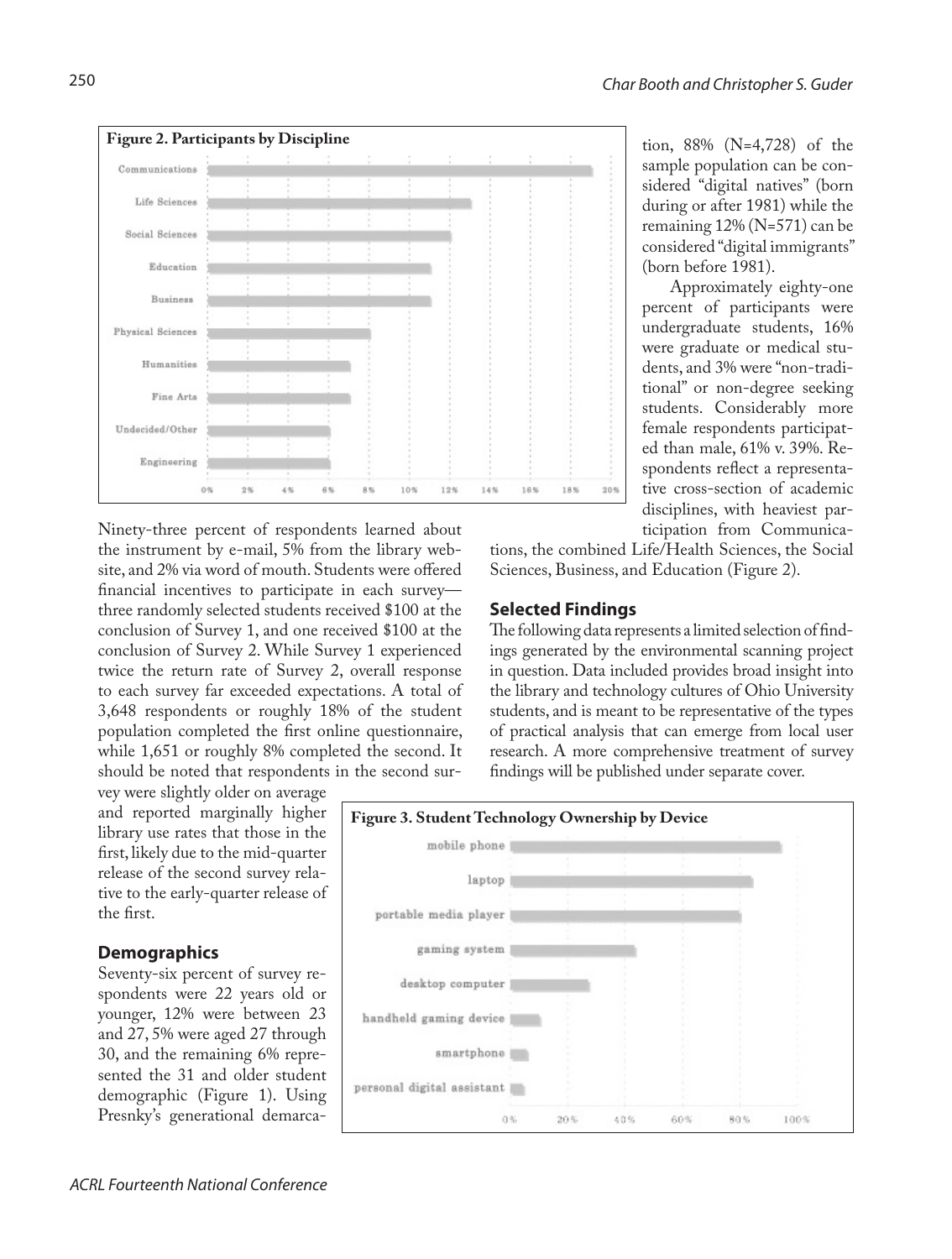| TABLE 1<br><b>Devices Owned by Digital Status</b> |               |           |  |  |
|---------------------------------------------------|---------------|-----------|--|--|
|                                                   | <b>Native</b> | Immigrant |  |  |
| Desktop computer                                  | 2.4%          | 55%       |  |  |
| Laptop                                            | 84%           | 81%       |  |  |
| Portable media player                             | 83%           | 55%       |  |  |
| Mobile phone                                      | 95%           | 86%       |  |  |
| Smartphone                                        | 6%            | 5%        |  |  |
| Personal digital assistant                        | $4\%$         | 9%        |  |  |
| Gaming system                                     | 45%           | 23%       |  |  |
| Handheld gaming device                            | 10%           | 8%        |  |  |

## **Technology Use and Ownership**

Twenty-seven percent of students reported owning a desktop computer, whereas 84% owned a laptop (Figure 3). Twenty-three percent of respondents were Mac users, while 77% use Windows-based platforms. Roughly 1% use Unix or Linux machines, equivalent to the number unsure what type of operating system they use. Ninety-four percent owned a cell phone, while 80% own an iPod or similar MP3 player. Only 6% reported owning a "smartphone" such as a Blackberry or iPhone, while 4% owned a PDA or similar

device. Of cell phone users, 80% sent text messages. Over 40% students owned a gaming console such as a XBOX or PlayStation, and close to 10% owned a portable gaming device such as a PSP or Nintendo DS.

Ohio University students reflect a trend among higher education students towards increasing ownership of mobile technologies such as laptops, cell phones, and handheld gaming devices, illustrated most clearly over time by the 2004-2008 ECAR *Study of Undergraduate Students and Information Technology*  (Table 1).10

On average, younger students were likelier to own more mobile communication and computing devices than older students, but that digital immigrants are slightly more likely to own the greatest number of devices (6-8 total). Respondents 26 and younger tended to own 3-5 technology devices, whereas those 27 and older tended to own 2-4 (Figure 4).

Thirty-two percent of respondents spent 11- 20 hours using the internet during a typical week, while 21% spent 6-10 and 23% spent 21-30 hours online. Twenty percent of respondents reported spending more than 30 hours online on a weekly basis, with only 5% using the internet less than 5 hours during the same period. Eight percent of



*March 12–15, 2009, Seattle, Washington*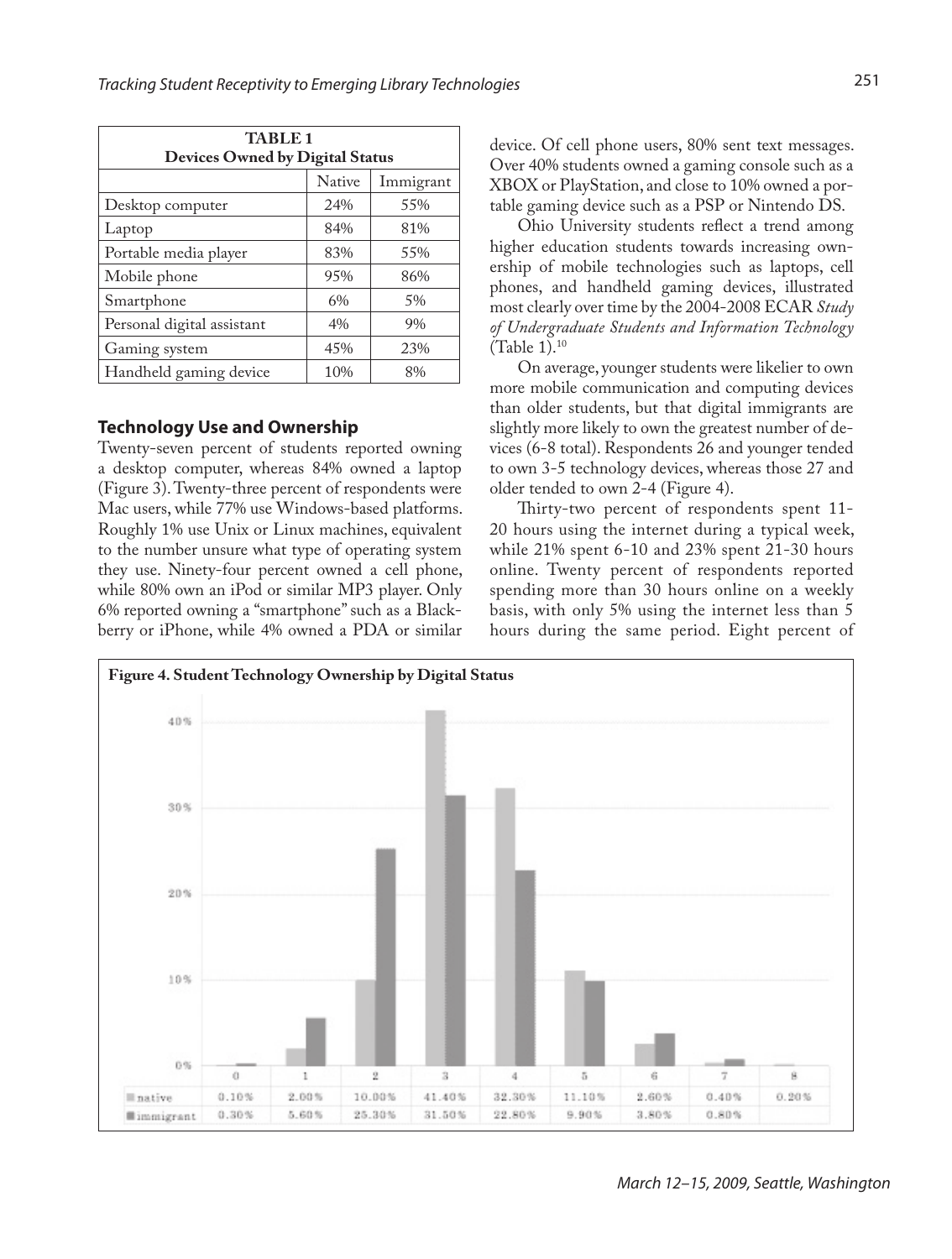| <b>TABLE 2</b><br>Weekly Internet Use by Digital and Academic Status |                        |                       |               |           |  |
|----------------------------------------------------------------------|------------------------|-----------------------|---------------|-----------|--|
|                                                                      | <b>Academic Status</b> | <b>Digital Status</b> |               |           |  |
|                                                                      | Undergraduate          | Graduate              | <b>Native</b> | Immigrant |  |
| Less than 5 hours                                                    | 4%                     | $4\%$                 | 5%            | 5%        |  |
| $6 - 10$                                                             | 22%                    | 18%                   | 22%           | 20%       |  |
| $11 - 20$                                                            | 33%                    | 26%                   | 32%           | 28%       |  |
| $21 - 30$                                                            | 23%                    | 21%                   | 23%           | 20%       |  |
| $31 - 40$                                                            | $10\%$                 | 1.5%                  | 11%           | 12%       |  |
| More than 40                                                         | 7%                     | 14%                   | 8%            | 14%       |  |

respondents spent more than 40 hours online per week. When compared by age and academic status, the division in internet use between graduates and undergraduates closely resembles the difference between digital natives and immigrants. Contrary to assumptions that digital natives spend more time online, higher age and academic status are both closely correlated with increased time spent engaged with the internet.

Table 2 illustrates that the greatest differences among respondents of disparate digital and academic status is visible at the highest levels of internet engagement. Ohio University graduate students and digital

immigrants were twice as likely to spend over 40 hours per week online as undergraduates or digital natives, who are more likely to spend 21-30 hours online per week. Four to five percent of each demographic consistently spends less than 5 hours online per week, while in general the lower ranges of internet use are much more consistent between groups. That students 31 and older are the most likely to spend more than 40 hours per week online confirms research from the CIBER group questioning whether digital natives are inherently the heaviest internet users in a higher education context.<sup>11</sup> Older and graduate students have likely incorporated internet use into their professional lives as well as their social and academic endeavors, thus raising their overall levels of engagement.<sup>12</sup>

**Social Software and Other Emerging Technologies**

Ninety percent of respondents used social software such as Facebook, MySpace, and/or Flickr. Eighty-six percent of total respondents indicated that they used Facebook, 36% MySpace, 60% YouTube, 5% Flickr, 1% LinkedIn and/or Delicious, and .3% Twitter. Numerous sites such as Orkut, Friendster, and Digg were mentioned by respondents in the 'other' category, but not to a sta-

tistically significant extent. Whereas use of the other social technologies listed above is consistent between genders, female students were more likely than male students to use Facebook or MySpace by an almost 2:1 ratio. Over 50% of Facebook users have added up to 5 applications to their profiles, while of Facebook and MySpace users combined over 50% posted comments to friends' profiles at least several times a week. Facebook was almost ubiquitously used by 17-22 year olds, and while its use is inversely proportional to age Facebook is still highly popular among Ohio University students under 30. MySpace was used by roughly

| <b>TABLE 3</b>                      |                    |                   |           |           |           |       |
|-------------------------------------|--------------------|-------------------|-----------|-----------|-----------|-------|
| Use of Emerging Technologies by Age |                    |                   |           |           |           |       |
|                                     |                    | Age of Respondent |           |           |           |       |
|                                     |                    | $17 - 19$         | $20 - 22$ | $23 - 26$ | $27 - 30$ | $31+$ |
| Web Calling                         | No. of students    | 200               | 289       | 127       | 68        | 63    |
|                                     | % within age       | 16%               | 18%       | 31%       | 40%       | 33%   |
| Second Life                         | No. of students    | 57                | 126       | 48        | 17        | 19    |
|                                     | % within age       | 5%                | 8%        | 12%       | 10%       | 10%   |
| <b>Blogs</b>                        | No. of<br>students | 182               | 246       | 95        | 45        | 38    |
|                                     | % within age       | 15%               | 16%       | 23%       | 27%       | 20%   |
| Web-based IM                        | No. of students    | 875               | 1049      | 239       | 91        | 82    |
|                                     | % within age       | 71%               | 66%       | 59%       | 54%       | 43%   |
| Podcasts                            | No. of students    | 357               | 453       | 143       | 62        | 77    |
|                                     | % within age       | 29%               | 29%       | 35%       | 37%       | 41%   |
| Text Messag-<br>ing                 | No. of students    | 1107              | 1349      | 275       | 98        | 97    |
|                                     | % within age       | 89%               | 85%       | 67%       | 58%       | 51%   |
| Wikis                               | No. of students    | 808               | 1119      | 303       | 122       | 147   |
|                                     | % within age       | 65%               | 71%       | 74%       | 73%       | 78%   |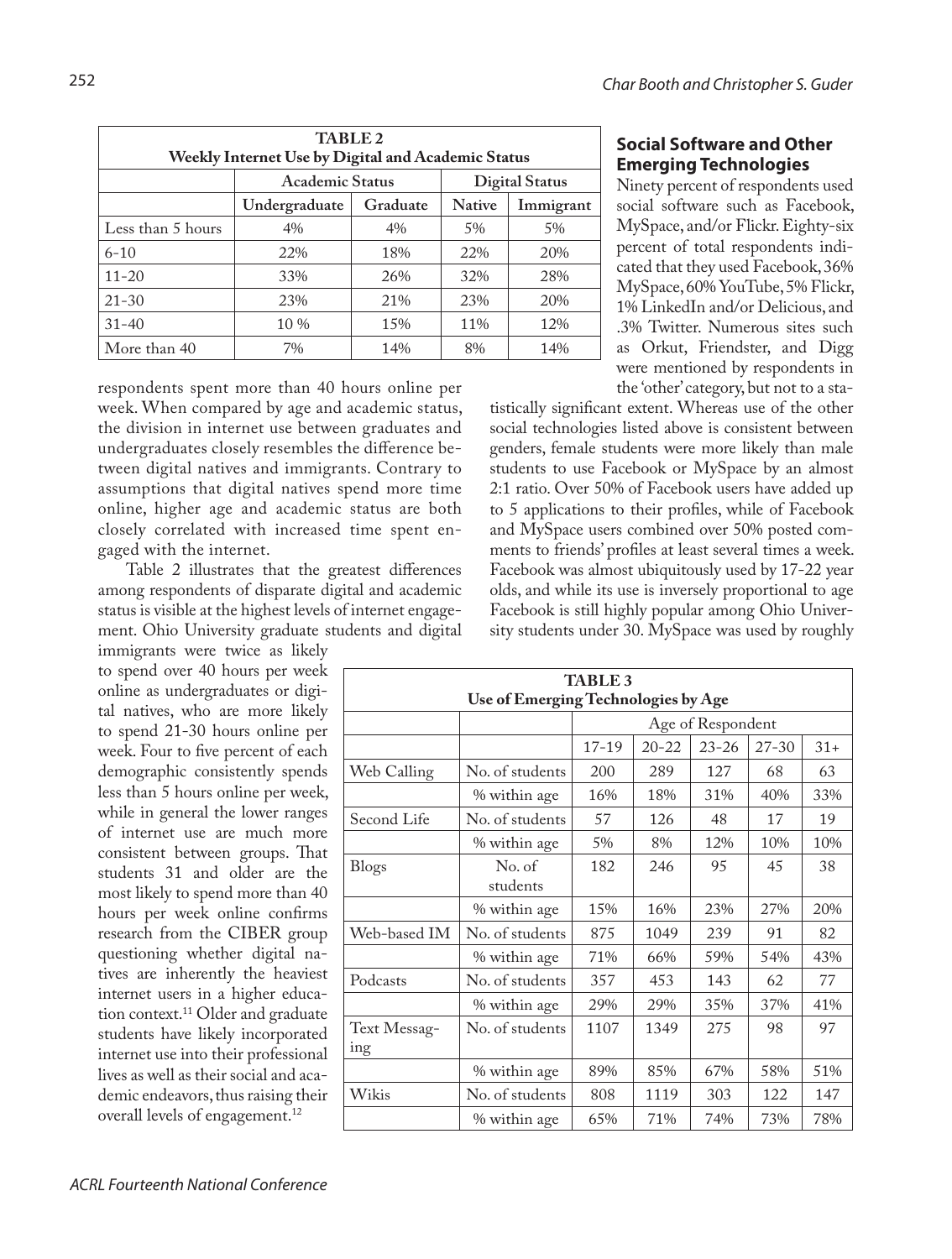

20-40% of students at all age ranges, with similarly higher use by younger demographics. Flickr is used most frequently by 27-30 year olds (21%), and was only accessed by 3% of 17-19 year olds. YouTube was accessed most heavily by the youngest respondents (67%), and least by 30+ year olds (25%). Less than one percent of all cohorts used Twitter or LinkedIn, while del.icio.us was little used in general but somewhat more so by older respondents.

Distinct usages of several internet and communication technologies emerge when respondents are segmented by age (Table 3). For example, only 29% of 17-19 year-old students listen occasionally or regularly to podcasts, whereas 41% of students aged 31 and older do.

### **Library Use and Technology Receptivity**

Survey results revealed a student population that in large part consistently utilized the Ohio University Libraries in the course of their academic endeavors, although to a greater extent its physical than its electronic facilities. Seventy-five percent of respondents visited Alden Library on at least a weekly basis, while 11% did so on a daily basis. Online resources were accessed less frequently—61% of participants made at least a weekly visit to the library's website, while 9% used the site on a daily basis. When asked what tasks they typically engaged in when visiting the library website, 71% of students indicated that they searched for books and journals, 62% searched for articles in a library-provided database, and 42% used InfoTree, the Libraries' subject resource portal. A further 36% searched the library website for DVDs and music, 15% used research guides or tutorials, and 15% asked a librarian for assistance.

Undergraduate and graduate students use online and physical library facilities at different rates and for different purposes. Figure 5 illustrates that while graduate students access the library website, building, and computers somewhat more frequently on average than undergraduates, they are considerably more likely to be heavy users of the library website.

Survey results indicated that Ohio University students desire convenient, accessible integration of library technologies into several specific academic and personal learning interfaces. Respondents were asked to rate how likely they were to use a number of technologies in a library context to perform specific tasks. Concrete examples were given for each technology, such as SMS overdue notices, etc., to ensure that respondents were able to comprehend the concrete form that each tech-based service would take.

Students were most likely to indicate interest in use downloadable toolbars in Firefox and/or Facebook library applications (Figure 6). Blackboard and other learning management system platforms cannot be considered "emerging" or "social" in the same manner as other technologies included in Figure 6, because they tend to lack many of the user-driven and dynamic aspects that have come to be associated with Web 2.0. That said, Blackboard library integration nonetheless rivaled browser toolbars as the most popular technology development option surveyed.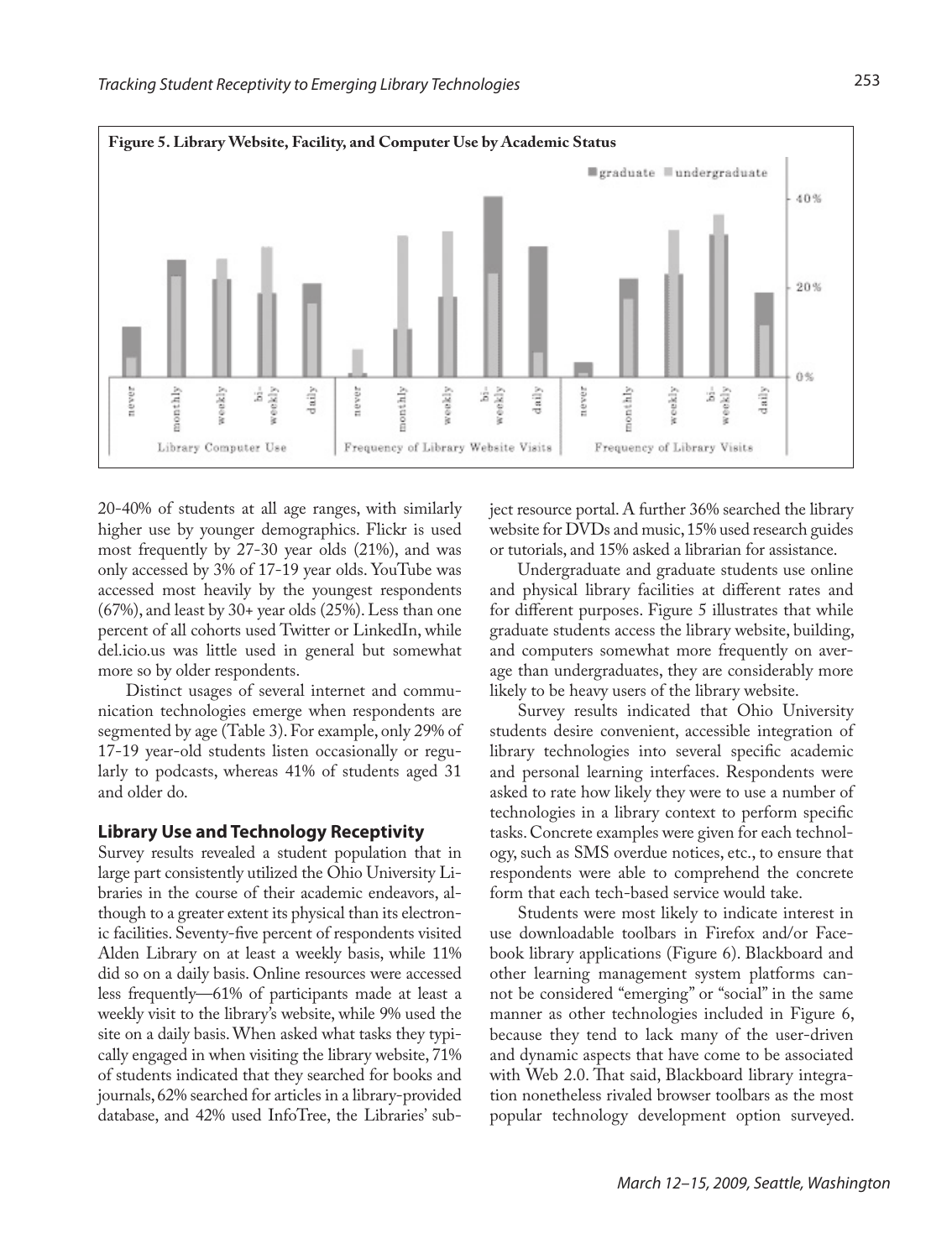

MySpace was almost uniformly rejected as useful in a library context, although older users were likelier to report receptivity to library MySpace applications. Library communication technologies such as texting, mobile browsing, and web calling are perceived as very useful by a smaller proportion of respondents, and as potentially or eventually useful by a larger proportion of respondents. In the case of mobile browsing and web calling, results indicated that each currently commands a small share of use relative to more established telephony and browsing tools, but are likely to become more socially viable as the technologies are adopted by greater numbers of users.

By academic status, undergraduates emerge as much more receptive to Facebook library applications and slightly more receptive to library services in Blackboard, but are less receptive overall to emerging library technologies than graduate students (Table 4). These findings are consistent with observed technology consumption patterns, which indicate that disruptive tools tend to be initially used by a niche audience and gradually become adopted on a wider scale. It is my opinion that higher education students consume technology-based library services using a similar model, but that adoption in the library context is as heavily motivated by academic status and information need as it is by an inclination toward technology itself.

### **Implications and Implementation**

Somewhat unexpectedly, the Ohio University environmental scanning project has had its greatest programmatic effect beyond its intended focus of library technology services. Although its findings were extremely useful in their own right, the first survey instrument focused almost exclusively on technology and did not present a complete enough picture of how students perceived and used the library both physically and electronically to be broadly useful. Although it was not originally intended as part of the project, in order to evaluate our current and future technology services in the wider context of the relationships students formed with the Ohio University Libraries a second survey instrument was developed to provide greater in-

sight into student library perceptions. The first survey therefore explored the campus technology culture at Ohio University, while the second explored the campus library culture. This combination of data has provided essential insight into student perceptions of the overall character and quality of library services, and how technology might inform how these services as they are expanded and/or revised.

For the intended purposes of the Technology Team, Survey 1 informed the direction of library technology planning admirably. It identified Facebook, browser toolbars, and learning management system library integration as priority areas for student-focused development, while downplaying the current utility of MySpace library presence and more esoteric communication options such as web calling and SMS services. Subsequent discussions and focus groups have begun in multiple departments within the library to review data to consider new service ideas revolving around technology projects in general. Of critical importance, especially during periods of budgetary concerns, is how valuable a 2.0 technology may be in implementing a new service opportunity for the library in regards to time and expense. An example can be found in the results for questions dealing with IM and chat reference. According to user statistics of the Reference Department for the 2007-2008 school year, 6,088 instant messages and Meebo questions were answered by staff. Of those 6,088 questions, 3,971 were Meebo, 2,032 were IM, and 85 were through Groopz, a proprietary library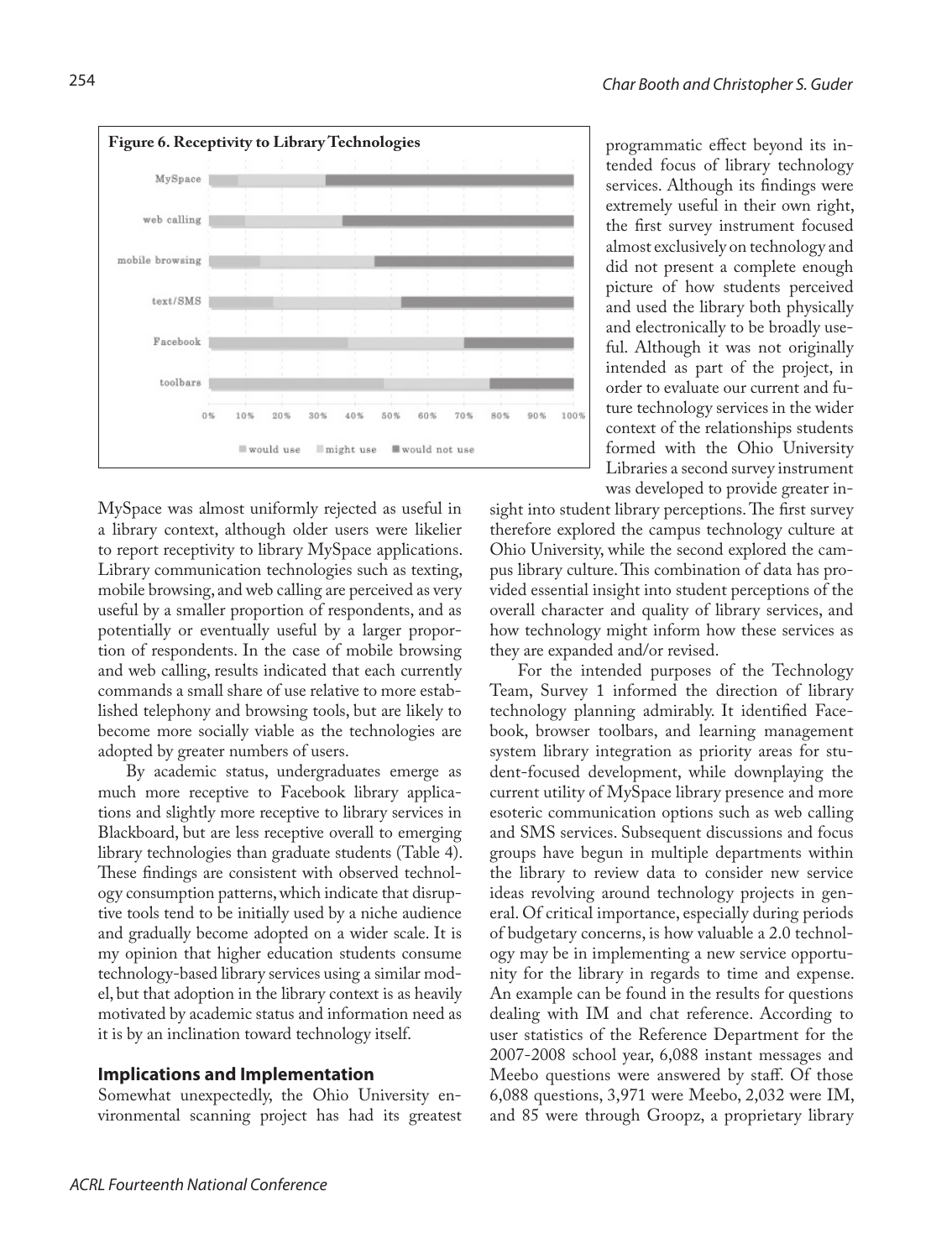chat system which is no longer used. As many as 2336 of the respondents of the present survey indicated that they use Web-based IM, providing a concrete rationale for declining Groopz-based reference questions and justifying a Meebo widget-based reference option.

Beyond providing insight into the technology use and perceptions of the Ohio University Libraries academic user base, one of the most significant and unintended effects of the survey project has been to inform numerous policy issues having little to do with technology innovation. An open-ended response section at the end of the survey enabled library users to offer feedback both positive and negative regarding any aspect of the Ohio University Libraries, and it is from this area that most administrative decisions to this point have originated. The policies that have been proposed and enacted as a result of open-ended feedback revolve mostly around physical access issues concerning computing facilities, the need for more quiet areas, and extended library hours. To this end, more computers were placed in designated quiet areas on the first and fifth floors of the library. Community members, who previously made up a significant

| <b>TABLE 4</b><br>Receptivity to Library Technologies by Academic Status |                           |                 |          |       |
|--------------------------------------------------------------------------|---------------------------|-----------------|----------|-------|
|                                                                          |                           | Academic Status |          |       |
|                                                                          |                           | Undergraduate   | Graduate | Total |
| Facebook                                                                 | No. of students           | 1,937           | 248      | 2,185 |
|                                                                          | % within ac. status       | 66%             | 42%      |       |
|                                                                          | % of total<br>respondents | 55%             | 7%       | 62%   |
|                                                                          | No. of students           | 622             | 123      | 745   |
| MySpace                                                                  | % within ac. status       | 21%             | 21%      |       |
|                                                                          | % of total<br>respondents | 18%             | 4%       | 21%   |
|                                                                          | No. of students           | 2,269           | 482      | 2,751 |
| Browser toolbars                                                         | % within ac. status       | 77%             | 82%      |       |
|                                                                          | % of total<br>respondents | 64%             | 14%      | 78%   |
|                                                                          | No. of students           | 2,037           | 436      | 2,473 |
| Text messaging                                                           | % within ac. status       | 69%             | 74%      |       |
|                                                                          | % of total<br>respondents | 58%             | 12%      | 70%   |
| Mobile browsing                                                          | No. of students           | 614             | 131      | 745   |
|                                                                          | % within ac. status       | 21%             | 22%      |       |
|                                                                          | % of total<br>respondents | 17%             | 4%       | 21%   |
| Web calling                                                              | No. of students           | 1,006           | 287      | 1,293 |
|                                                                          | % within ac. status       | 34%             | 49%      |       |
|                                                                          | % of total<br>respondents | 26%             | 8%       | 37%   |
|                                                                          | No. of students           | 1,964           | 369      | 745   |
| Blackboard                                                               | % within ac. status       | 67%             | 63%      |       |
|                                                                          | % of total<br>respondents | 56%             | 10%      | 66%   |

portion of overnight users, are now unable to use the library after midnight—students identified a clear need for more computer terminals during the surprisingly busy overnight hours. Another policy enacted was to create login timeouts so that open computers that have no activity will shut down after a certain amount of time, discouraging "camping" at valuable workstations. Both of these changes were met with little negative feedback, and after the initial implementation stage most community patrons complied without issue.

Suggestions from the survey that are being explored but have not yet been implemented involve both library space and technology issues. Regarding concerns about quiet areas and extended hours, the option of designating an additional overnight floor is under consideration. Currently the Learning Commons floor of Alden Library is open 24 hours a day, 5 days a week, closing at midnight on Friday and Saturday and reopening Sunday at noon. During the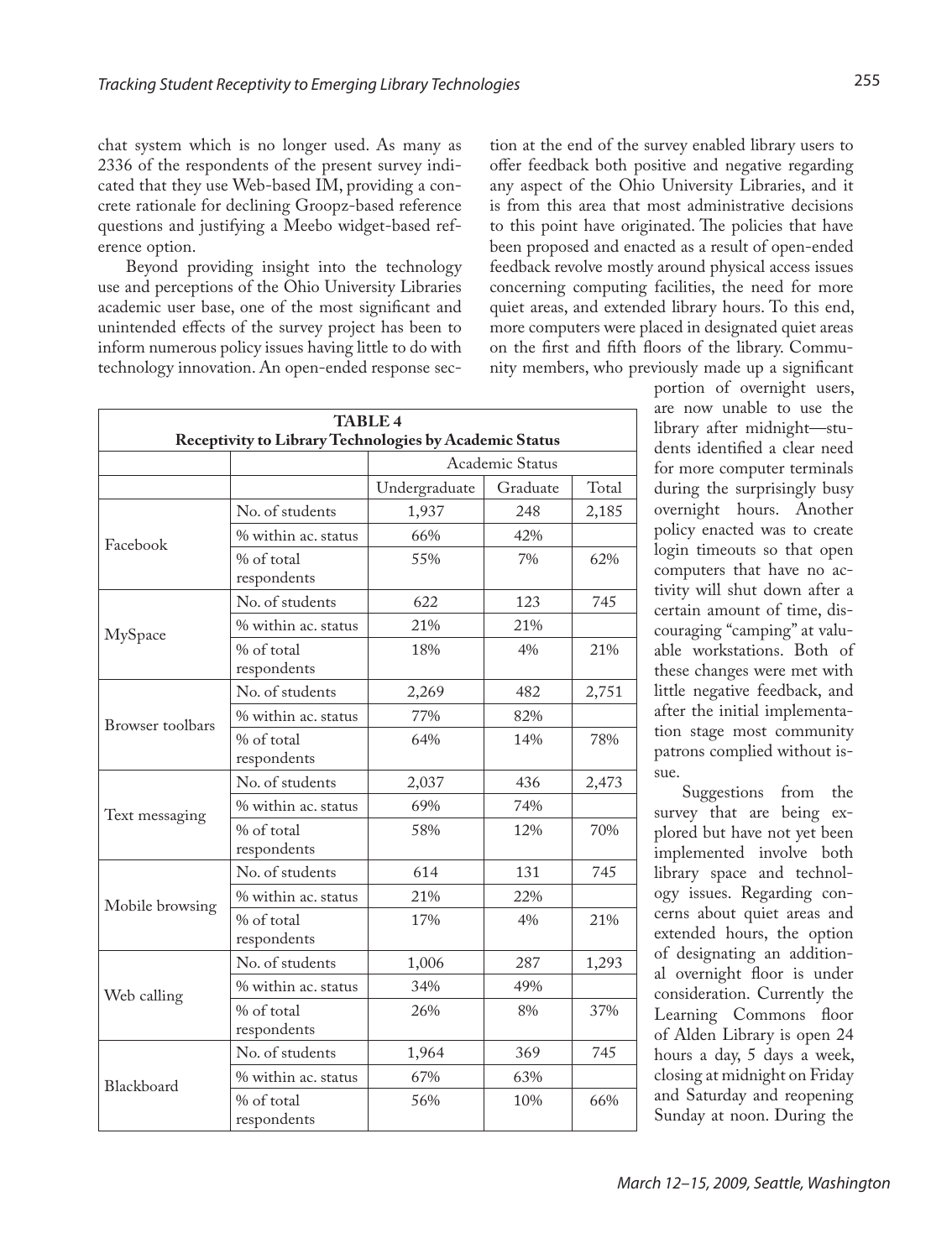week of final exams it can become crowded and noisy. Statistics for the 2007-2008 year show that at the end of each quarter there were between 200 and 400 students present in the Learning Commons floor at midnight, whereas only approximately 100 computer stations and an additional 50 laptops are available. Opening a second floor for overnight service would free up additional computer stations, more group study rooms and tables, and provide additional space for quiet study. A number of suggestions were also made that have provided easy opportunities for smallscale improvements—for example, patrons asked for practical enhancements such as additional bulletin boards for student announcements and expanded leisure reading displays.

## **Technology Adoption and Future Development**

An important outcome of this project was to provide the Technology Team with an extended timeline for potential student adoption of specific emerging technologies. When considering services via new technology mediums, it is critical to consider how far ahead of the popular curve a particular tool might be prior to its development in a library setting. For example, Second Life was one of the least used social technologies surveyed, yet many educators and librarians have been studying and implementing services in virtual worlds such as this for several years despite evidence of declining use.13 This scenario presents a common conundrum—individual libraries will have to decide if staffing and monetary concerns outweigh the potentially unexplored benefits of new technologies, and whether experimentation can enhance their overall ability to provide unique and useful services even if initial efforts are not adopted at the desired rate.

An experimental reference technology that illustrates this cost-benefit scenario at Alden Library is based in Skype, a free Voice over Internet Protocol (VoIP) internet calling program. Skype video kiosk and call-in reference services required significant time and effort to develop, with interaction from multiple departments and considerable training for librarians. Reference statistics indicate that Skype reference services are seldom used directly, but as a result of our development other applications of VoIP services have been explored. The technology has both been used to create ongoing reference relationships with faculty and international students, and to teach library sessions to distance learning programs in Africa. The statistics for these learning events would indicate that limited numbers have benefited from the new service which is potentially misleading in terms of its future potential as more people adopt and routinely use Skype. Similar adoption timelines can be considered for SMS services, mobile browsing, and other technologies.

In sum, local environmental scanning can inform both the trajectory and timeline of technology development by testing demographic assumptions concerning student library and technology use in higher education. The experience of Ohio University dictates that when combined with insight into the level and quality of overall library services, local user research can prevent the common problem of technology services that are be better intentioned than they are received.

#### **Notes**

1. Marc Prensky, "Digital Natives, Digital Immigrants: Part I." *On the Horizon*, 9, no. 5, (2001): 1-6. http://www. marcprensky.com/writing/ (accessed June 20, 2008); and Marc Prensky, "Digital Natives, Digital Immigrants, part II: Do they really think differently?" *On the Horizon*, 9, no. 6, (2001):15-24. http://www.marcprensky.com/writing/ (accessed July 1, 2008).

2. Siva Vaidhyanathan, "Generational Myth: Not All Young People Are Teach-Savvy." *The Chronicle Review* (September 19, 2008). http://www.chronicle.com (accessed November 10, 2008).

3. Cathy De Rosa, Joanne Cantrell, Janet Hawk, and Alane Wilson, "College Students' Perceptions of Libraries and Information Resources: A Report to the OCLC Membership." http://www.oclc.org/reports/perceptionscollege.htm (accessed June 20, 2008).

4. EDUCAUSE Learning Initiative, and the New Media Consortium, "The Horizon Report: 2006 Edition." http://www.nmc.org/horizon (accessed July 10, 2008); EDUCAUSE Learning Initiative, and the New Media Consortium, "The Horizon Report: 2007 Edition." http:// www.nmc.org/horizon (accessed July 10, 2008); EDU-CAUSE Learning Initiative, and the New Media Consortium, "The Horizon Report: 2008 Edition." http://www. nmc.org/horizon (accessed July 10, 2008); and Diana G. Oblinger, and James L. Oblinger, eds, *Educating the Net Generation* (Boulder, CO: EDUCAUSE, 2005).

5. Sharon Naylor, Bruce Stoffel, and Sharon Van Der Laan, "Why Isn't Our Chat Reference Used More?: Find